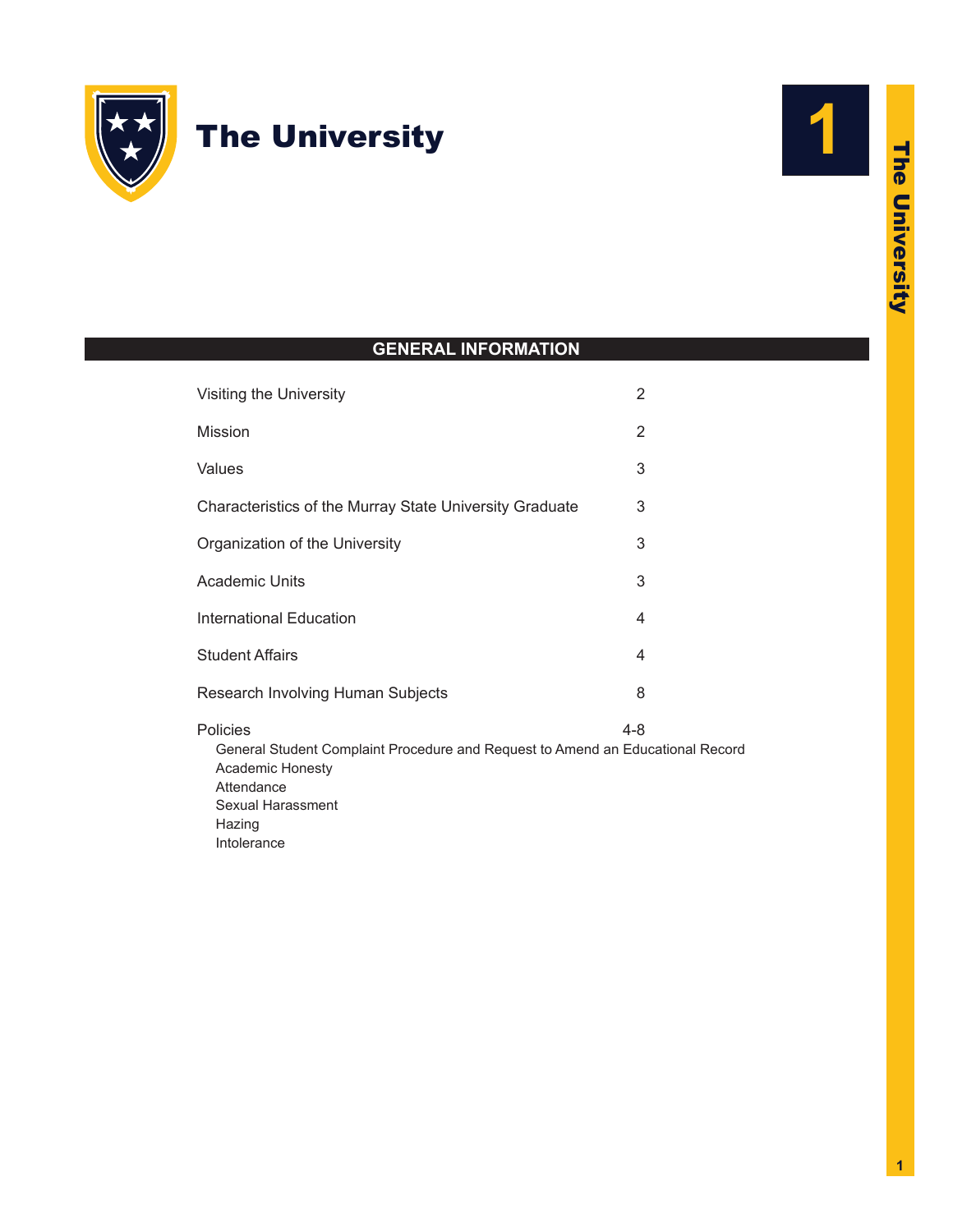<span id="page-1-0"></span>

*To build on our reputation as one of the best student-centered, comprehensive universities in the nation.*

For 96 years, Murray State University has been the cornerstone of higher education in the western end of the Commonwealth, providing economic development, cultural experience, fine art, knowledge, and tradition to the people and businesses of this region. The University has reached an enrollment beyond 10,000 since its founding in 1922, welcoming students from the service region, across the United States, and more than 50 countries to an inclusive campus abounding with opportunity and rich experiences...*hope, endeavour, and achievement*.

Murray State's excellence through academic programs, quality faculty, innovative student initiatives, characteristic facilities, and dedicated staff has resulted in continuous accreditation by the Southern Association of Colleges and Schools Commission on Colleges (SACSCOC) since 1928, and most recently achieved a perfect review—a goal which institutions strive to achieve. Individual program accreditations have also been awarded in art, chemistry, civil engineering technology, communication disorders, counseling, dietetics, engineering physics, journalism and mass communications, music, nursing, occupational safety and health, school administration, social work, speech-language pathology, teacher education, and veterinary technology, as well as several business programs.

Murray State University has a commitment to extend its educational programs throughout the region. Off-campus courses are available at a number of sites including Fort Campbell, Henderson, Hopkinsville, Madisonville, and Paducah. The university provides a variety of distance learning alternatives for students who may not be able to attend classes on the main campus.

The international dimension of the university's offerings include summer study-abroad programs in several countries and direct exchange programs for students and faculty. On campus, the English as a Second Language program prepares non-native speakers of English for full-time study and for future professional careers.

The university's main campus is in Murray, a city of over 18,000 and the winner of the designation, "Friendliest Small Town in America" from Rand McNally and *USA Today*. Being in the renowned lake region of far western Kentucky, Murray offers the faculty, staff, and students a wealth of opportunity to enjoy the outdoors. Land Between the Lakes, a national recreation area situated between Kentucky and Barkley lakes, is a 20-minute drive from campus and there are four of the finest state parks in Kentucky within an hour of the city.

The main campus comprises over 74 major buildings, including classroom and office buildings and two libraries. The Waterfield Library houses the circulating collection, reference sources, government documents, microforms and periodicals. The historic Pogue Library contains special materials relating to the history and culture of west Kentucky and the region.

Notable campus facilities also beneficial to this region and beyond include:

- The Arboretum, located on a 10-acre section of Murray State's Pullen farm, offering a fully accessible horticultural display for educational and regional use ranging from open prairie to display and community gardens. A functional educational pavilion/outdoor classroom is available for use by MSU or community groups.
- The CFSB Center, Lovett Auditorium, and the Robert F. Johnson Theatre serve as venues for musical and theatre productions, concerts, and lectures.
- The Price Doyle Fine Arts Center, offering excellent facilities for fine arts programming and featuring year-round art exhibitions, a variety of musical performances, and a season of full-scale theatre productions.
- Listed with the National Registry of Historic Sites, the Wrather West Kentucky Museum, offers programs, exhibits and collections of west Kentucky history, as well as, traveling exhibits.

Four agricultural laboratory/research farms totalling 571 acres, and an animal health technology facility are all within a mile of campus. Regional veterinarians and animal owners benefit from the animal disease diagnostic services provided at the new Breathitt Veterinary Center in nearby Hopkinsville, Kentucky; in addition, animal health technology students receive instruction, conduct research, and perform field service investigations at the accredited facility.

Approaching 100 years of service, Murray State University's mission focuses on undergraduate, graduate, and professional instruction as well as enhancement of the educational, economic, and cultural opportunities of the people of west Kentucky.

## **Visiting the University**

Murray State encourages and welcomes visitors to campus. Visitors have the opportunity to meet with an admission counselor, tour campus, and receive a wealth of campus information. A campus visit may be scheduled online at [www.murraystate.edu/campus/plan](www.murraystate.edu/campus/planvisit )[visit](www.murraystate.edu/campus/planvisit ) or by calling the Office of Recruitment at 800-272-4678 ext. 2.

## **Mission**

Murray State University places our highest priority on student learning and excellent teaching, blending the range of educational opportunities often experienced at research institutions with the nurturing student-teacher interactions usually found at smaller universities. We offer relevant undergraduate and graduate degree programs with core studies in the liberal arts and sciences, leading to degrees from certificates to advanced practice doctorates that prepare students for success. Through effective and creative teaching, the opportunity to apply knowledge and skills to real-world situations, and academic and student support services, our quality faculty and staff foster student growth in knowledge, critical inquiry, and innovative thinking. As a public comprehensive university dedicated to diversity, global awareness, and intellectual curiosity, we actively engage students, faculty, staff, and the community in collaborative scholarship, creative activity, and research. We invest in our communities through thoughtful public service in our 18-county service region and beyond. Our uniqueness arises from our combination of academic excellence, welcoming atmosphere, and dedication to student success through mentored, real-world learning opportunities in an open-minded and supportive learning environment.

#### **Values**

#### **• Accessibility**

Murray State values broad, equal, and affordable educational access for all.

#### *•* **Academic Freedom**

Murray State values the generation and free exchange of ideas in a peaceful and orderly environment that encourages communication and the resolution of differences.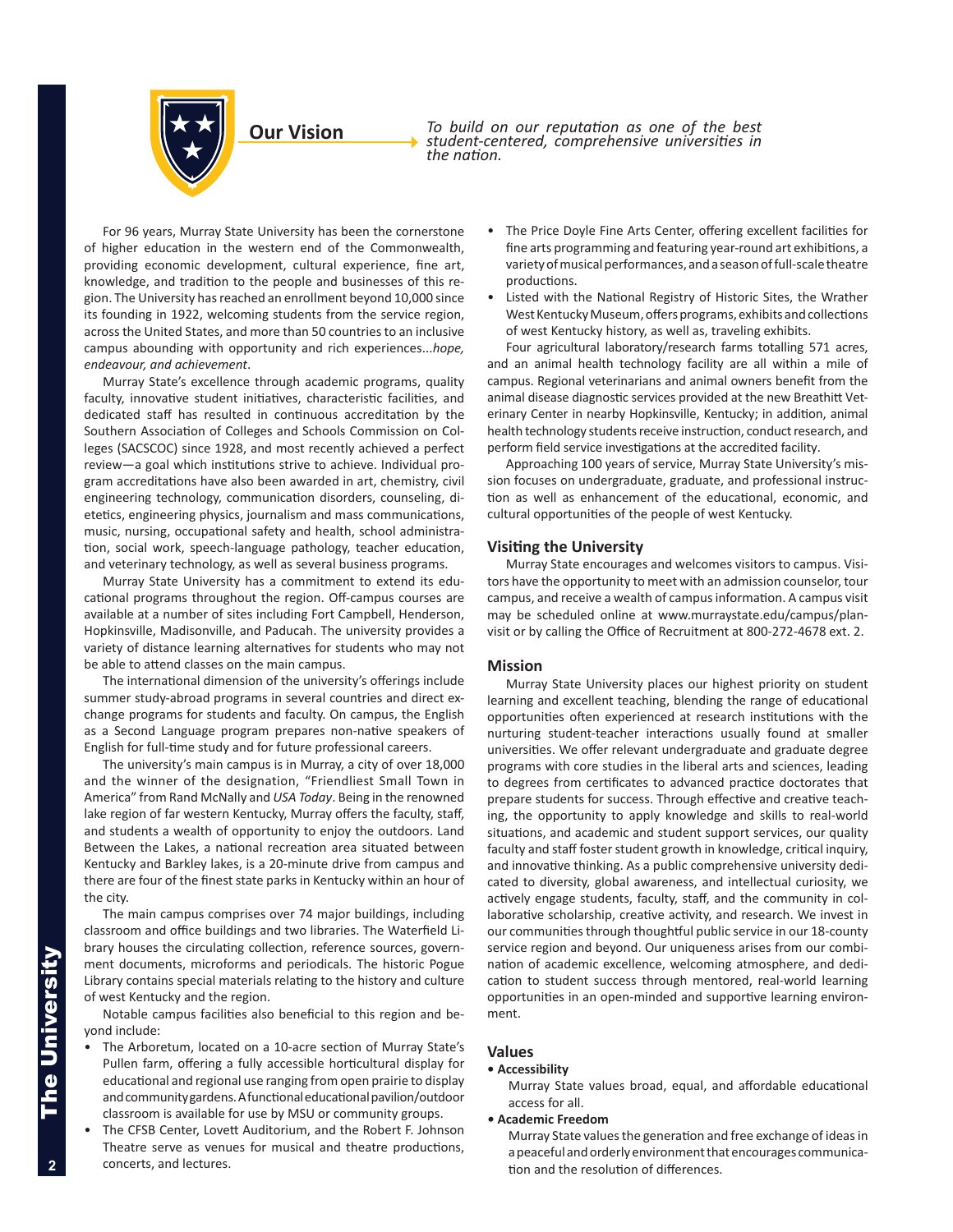## <span id="page-2-0"></span>*•* **Accountability**

Murray State values a comprehensive accountability system through outcomes assessment and institutional effectiveness, supporting our primary mission as a university.

*•* **Diversity**

Murray State values attracting, developing, and maintaining a diverse, high-quality faculty, staff, and student body.

*•* **Excellence**

Murray State values a sustained commitment to teaching, research, and service excellence.

*•* **Integrity**

Murray State values an environment that demands high levels of professional and academic ethics.

*•* **Nurturing Environment**

Murray State values a safe, friendly, and supportive campus and community environment.

*•* **Shared Governance**

Murray State values a culture of shared governance, open communication, and understanding among administration, faculty, staff, and students.

## *•* **Student-Centered Learning**

Murray State values an environment that fosters the engagement of the student in the learning process both in and beyond the classroom.

#### **Characteristics of the Murray State University Graduate**

The excellence of a university's baccalaureate program is ultimately best demonstrated by the qualities, characteristics, and performance of its graduates. Murray State University sets as its goal a baccalaureate experience that ensures graduates who:

**I.** Engage in mature, independent, and creative thought and express that thought effectively in oral and written communication;

**II.** Understand and apply the critical and scientific methodologies that academic disciplines employ to discover knowledge and ascertain its validity;

**III.** Apply sound standards of information gathering, analysis, and evaluation to reach logical decisions;

**IV.** Understand the roles and applications of science and technology in the solution of the problems of a changing world;

**V.** Demonstrate a critical understanding of the world's historical, literary, philosophical, and artistic traditions;

**VI.** Understand the dynamics of cultural diversity, of competing economic and political systems, and of complex moral and ethical issues;

**VII.** Understand the importance of and engage in ethical behavior and responsible citizenship;

**VIII.** Understand the importance of the behaviors necessary to maintain a healthy lifestyle;

**IX.** Demonstrate mastery of a chosen field of study; and

**X.** Value intellectual pursuit and continuous learning in a changing world.

## **Organization of the University**

The government of the university is vested in the Board of Regents of Murray State University, a corporate body established by statute and enjoying all immunities, rights, privileges and franchises of an educational governing body.

The president serves as the chief executive officer of the university and as such is ultimately responsible to the Board of Regents for all matters pertaining to the institution. The president reports directly to the board.

Following the organizational structure established by the Board of Regents, responsibility for most operational units of the university is divided between four executive officers who report to the president: the provost and vice president for academic affairs, the vice president for student affairs, the vice president for finance and administrative services, and the vice president for university advancement. These four vice presidents serve as the president's management team, advising the president on the operation of the university, making recommendations on the establishment of administrative policy, and executing responsibilities, both individually and collectively, within the university governance system. The vice president for academic affairs is the senior vice president.

## **Academic Units**

Murray State University is comprised of four colleges and two schools. The colleges are Business; Education and Human Services; Humanities and Fine Arts; and Science, Engineering and Technology. The School of Agriculture and the School of Nursing and Health Professions complete the academic structure. Students are offered unique programs of human endeavor with interdisciplinary study to provide a broad educational perspective.

The Arthur J. Bauernfeind College of Business offers programs in accounting, advertising, business administration, computer science, economics, economic development, finance, graphic communications management, information systems, journalism, logistics and supply chain management, management, marketing, mass communications, organizational communication, public relations, telecommunications systems management, and television production.

The College of Education and Human Services offers programs in career and technical education, communication disorders, criminal justice, education administration, elementary education, health and physical education, human development and leadership, interdisciplinary early childhood education, learning and behavior disorders, library media, middle school education, nonprofit leadership studies, postsecondary education, reading and writing, school counseling, secondary education, social work, special education, speech-language pathology, and teacher education and professional development. The college also offers an Ed.D. in P-20 and Community Leadership.

The College of Humanities and Fine Arts offers programs in art, creative writing, English, global languages, history, international studies, Japanese, liberal arts, music/music education, music business, political science, psychology, public administration, sociology, Spanish, teaching English to speakers of other languages, and theatre. A doctorate is offered in English Pedagogy.

The Jesse D. Jones College of Science, Engineering and Technology offers programs in applied engineering and technology management, applied physics, biology, chemistry, civil engineering technology, earth and environmental sciences, electromechanical engineering technology, engineering graphics and design, engineering physics, industrial technology, manufacturing engineering technology, mathematics, occupational safety and health, physics, sustainability studies, telecommunications systems management, and wildlife and conservation biology.

The Hutson School of Agriculture offers programs in agriculture, agriculture science, and animal technology.

The School of Nursing and Health Professions offers the Bachelor of Nursing and the Doctor of Nursing Practice. Health profession programs are offered in exercise science, nutrition, dietetics and food management, and public and community health.

Murray State University maintains high academic standards in a wide variety of programs, offers close student/faculty relationships, and provides career and job placement counseling.

## **International Education**

**International Education Policy**. The mission of Murray State University includes as a priority the commitment to experiential education in order to prepare students to function in an increasingly interdependent world. The university supports and encourages the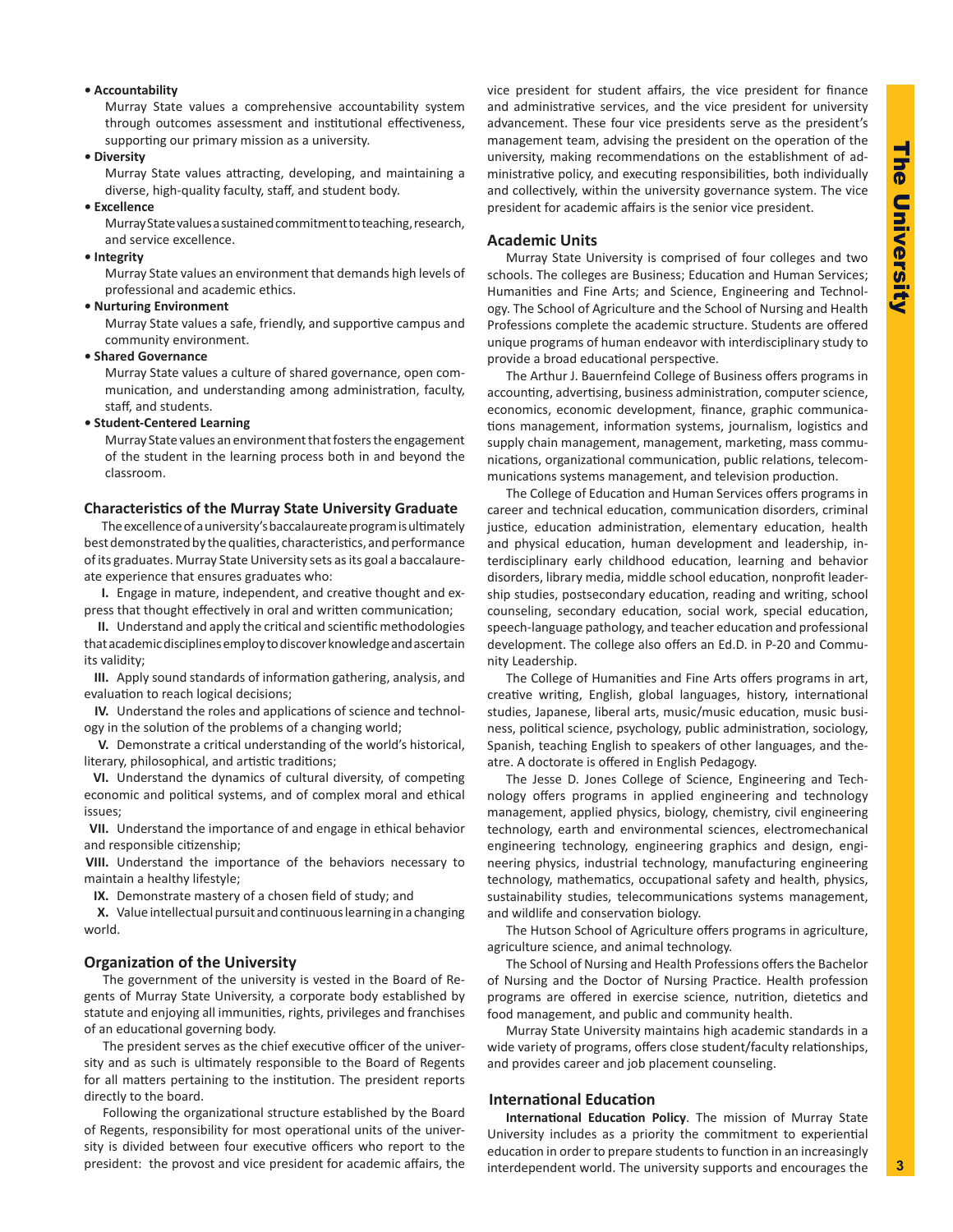<span id="page-3-0"></span>development of international content across the curriculum, the provision of opportunities for international experience for both students and faculty, the active and continuous exploration of international issues on campus, and the meaningful involvement in the life of the university of international students and scholars.

**Institute for International Studies.** The Institute for International Studies (IIS) supports Murray State's commitment to international education as an integral dimension of the university experience. IIS provides the following services to students, faculty and the community:

- • **Assistance to International Students and Scholars.** Full-time international student advisors provide assistance in addressing the academic, personal, intercultural, and immigration needs of international students. Additionally, IIS provides students, research scholars and visiting faculty with orientation programs, immigration advising; and cultural enrichment activities. The International Student Organizations offer an active, caring community of support for almost 500 students from more than 60 countries.
- **Special Program Development.** IIS is involved in initiating special programs with an international emphasis. Internal and external groups can work to develop programs to support their specific interests. *These have ranged from lecture series to longer curricular programs designed for language study, ESL training, or professional development.*
- **Curriculum Support.** With IIS support, the university has also developed and refined an international affairs curriculum on campus, initiated an English-as-a-Second-Language Program, created professional development seminars abroad, supported the development of a graduate TESOL program, and worked toward the creation of degree programs at home and abroad.
- **English as a Second Language Program.** The ESL Program prepares nonnative speakers of English for full-time study at Murray State or other North American schools. Through careful assessment, intensive instruction, and out-of-class activities such as field trips, seminars, and a mentoring program, international students receive the personal attention they need to advance their English skills. For more information, see the section on International Student Admission in *Undergraduate Admission*s or *Graduate Admissions*.

**Education Abroad.** The Education Abroad Office supports and trains students, faculty, and staff to participate in programs abroad. Faculty and professional staff are invited to submit program ideas annually and receive training and support for program development. Student programs abroad are supported through a team of advisors, an extensive scholarship program, and widespread academic and administrative support across campus. MSU provides opportunities to study across the globe in all academic areas in both English-speaking and foreign language environments. Students can study with their own MSU faculty on Signature Programs for the fall semester, winter break, spring break, or summer break; through direct enrollment in semester and year exchange programs in universities abroad; or through one of several consortia providing semester, summer, and winter programs, including the Cooperative Center for Study Abroad (CCSA), International Business Seminars (IBS), and the Kentucky Institute for International Studies (KIIS). Study abroad programs combine formal academic coursework with hands-on experiences on location.

## **Student Affairs**

The primary concern of Student Affairs is the student. This concern encompasses retention, welfare, and growth and development in all dimensions of student life including educational, vocational, social-cultural, civility and tolerance, psychological, values clarification and physical. Student Affairs provides a variety of educational and administrative services, programs and activities in support of the Strategic Plan of the university. It is committed to excellence in and the integration of curricular and co-curricular activities to ensure a supportive living-learning environment.

Student Affairs' offices include Adventures in Math and Science; Campus Recreation/Wellness Center; Career Services; Curris Center; English as a Second Language; Institute for International Studies; LBGT Programs; Multicultural Affairs; Student Conduct; Student Disability Services; Student Engagement and Success; Student Government; Center for Student Involvement; Student Organizations; Student Support Services; Talent Search; University Counseling Services; University Post Office; Upward Bound; Veteran and Military Success, and the Women's Center. These units are coordinated through the Office of Student Affairs, located on the fourth floor of Wells Hall, 270-809-6831. Students, their families, and the public are encouraged to contact any of these offices for information and assistance with any student-related concern. To view the *Student Life Handbook*, visit www.murraystate.edu/headermenu/administration/studentaffairs/policies.aspx.

## **General Student Complaint Procedure and Request to Amend an Educational Record**

Murray State University recognizes that there are times in which a student might have a grievance with University staff or faculty that does not fit the scope of other formal complaint/grievance policies or procedures. The following procedure provides a formal avenue for the resolution of a student complaint in the event that such differences cannot be resolved informally, including any student who desires to amend an educational record.

## **Definitions.**

**Complainant:** one who has a grievance or complaint within the scope of this procedure.

- **Respondent:** one against whom a grievance is asserted.
- **Days:** Calendar days.

**Faculty:** all persons, whether full or part-time, who are responsible for, assist in, or administer the instructional program. (See Sec. 2.1 of the *Faculty Handbook* for a complete definition.)

**Staff:** employees of Murray State University in non-teaching activities of various types in support of the educational, research, and service programs of the University. (See Sec. II.A of the *MSU Personnel Policies and Procedures Manual* for a complete definition.)

**Grievance:** an allegation by a student of improper treatment of that student or of violation, misinterpretation, or improper application of existing policies, rules, regulations, practices, and/or procedures which the student believes to be unfair, inequitable, or a hindrance to that student's effective performance. The term "grievance" shall also include an allegation by a student that the student's educational record(s) contain information which is inaccurate, misleading or in violation of the student's rights of privacy, hereinafter referred to as a "Records Challenge". In regards to a Records Challenge, the student shall request in the grievance that said records be amended.

Disputes which are addressed in University, College, and Departmental policies or procedures should be resolved under those provisions and will not be considered under these procedures. For instance, disputes related to grades are addressed by the Grade Appeals Policy, allegations of discrimination against a University employee are addressed by the University policy, "Reporting Allegations of Discrimination and Discrimination Grievance Procedures," and grievances related to student employment are handled through the Student Employment Grievance Procedures published in the Student Employment Handbook. Disputes between students should be directed to the Associate Vice President of Student Affairs.

**Submitting Documents.** Any complaint, response, appeal, notice, or other document which is to be submitted in writing by a party must be submitted to the employee designated and must be submitted by hand-delivery or U.S. mail. No such document

4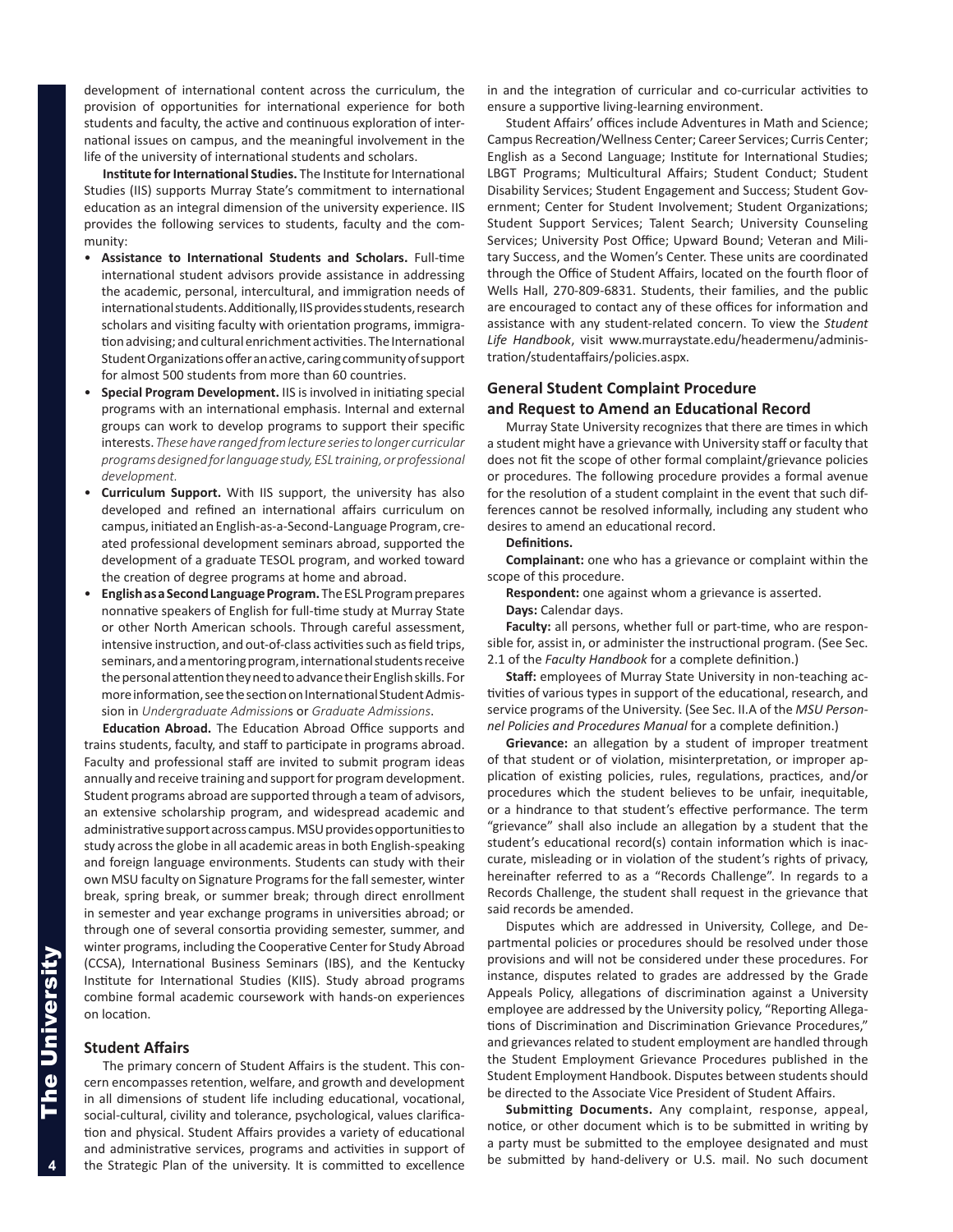should be submitted electronically by, for example, email. Any such document will be deemed timely if it is postmarked within the time period for submitting the document.

**Limitations.** A written grievance (other than a Records Challenge) as provided in Step 3 must be initiated within forty-five (45) days of the most recent alleged incident giving rise to the grievance. Any special circumstances or request involving the time limitation set forth above will be considered and evaluated by the appropriate Academic Dean in the case of a faculty or staff respondent employed in Academic Affairs, or Director in the case of a grievance filed against a staff member employed in a non-Academic Affairs unit. In the event of a Records Challenge, same may be filed at any time.

## **Procedures.**

**Step 1.** Before a formal grievance may be filed, the Complainant must discuss the grievance with the member of the faculty or staff with whom the dispute exists. In the event that the Respondent is a teaching assistant, the faculty supervisor should also be present during these discussions. In the event of a Records Challenge, the Complainant must discuss the grievance with the person who maintains custody of the record(s) challenged as being inaccurate, misleading or a violation of the student's rights of privacy. A decision regarding the informal grievance must be made within 3 days of the meeting and any agreement reached between the parties will be reduced to writing.

**Step 2.** Should the matter not be resolved to the satisfaction of the Complainant, and within 5 days of completion of Step 1, informal discussion should be sought with the Respondent's supervisor. A decision regarding the grievance must be made within 3 days of the meeting and any agreement reached between the parties will be reduced to writing.

In the event the Respondent's supervisor is the Dean or Director of the area in which the Respondent is employed, the Complainant should proceed to Step 3.

**Step 3.** Once the means of informal resolution on the collegiate/ unit level as described above have been exhausted, and within the time stated above under Limitations, the Complainant must provide his/her complaint in writing to the Academic Dean (in case of a faculty or staff respondent employed in Academic Affairs) or to the unit Director (in the case of a staff respondent who is not employed in Academic Affairs). The written statement shall (1) state the nature of the complaint and date of occurrence(s), (2) state how the Complainant has been affected, (3) state which University policies are involved (if applicable), (4) state how the Respondent is involved in the grievance, (5) state the facts upon which the complaint is based. If the complaint involves a Records Challenge, the Complainant shall state specifically which records are of concern and specify what information contained in the records is believed to be inaccurate, misleading or a violation of the student's privacy rights, and (6) state the relief requested by the Complainant and if a Records Challenge, state specifically in what manner the Complainant desires the record(s) to be amended.

**Step 4.** The Academic Dean or Director will immediately forward a copy of the complaint to the Respondent. The Respondent may submit a written response to the Dean or Director within 7 days from the time the complaint is hand delivered or 10 days from the date the complaint is mailed to the Respondent. A copy of any response from the Respondent will be provided to the Complainant.

**Step 5.** The Academic Dean or Director will proceed with the review of the complaint. The Academic Dean or Director will conduct such review as is believed is warranted. The Dean/Director may determine that the complaint can be decided based upon the written documents provided by the parties. The Dean/Director may determine additional proceedings are warranted. This may include meeting with the Complainant and the Respondent to gather additional facts and information about the allegations in the complaint. At any such meeting, the parties may be allowed to present other documents and individuals who may have relevant information. If the parties are able to reach an agreement regarding the grievance, the agreement will be reduced to writing.

The parties will be kept informed as to the progress of the review and will be advised of, and given the chance to respond to, any new information.

Once the review is finished, a report will be prepared by the Academic Dean or Director and distributed to the Complainant and Respondent. The report will review the allegations in the complaint and any response and the factual findings from the review. The report will be based on assertions and allegations to which the parties have had the opportunity to respond. The report will also state the Dean/Director's conclusions as to whether the complaint is valid. If the complaint is supported, the Dean/Director will determine the relief, if any, to be provided to the Complainant. In the event of a Records Challenge, should the report determine that the student's record(s) should not be amended, the report shall include information in regard to the student's right to a hearing.

**Step 6.** If the report of the Dean or Director is unsatisfactory to either party, that party may appeal to the Vice President of the area in which the Respondent is employed. That party will have seven days from the time the report is hand delivered or 10 days from the date the report is mailed to submit an appeal.

The appeal will be instituted by the appealing party's presenting to the Vice President a detailed written statement of the grounds for appeal; the party appealing will also provide the Vice President with a copy of the decision from the Dean/Director. In the event of a Records Challenge, the student may request a hearing in accordance with 34 C.F.R. §99.20-§99.21 which shall be granted. In such event, the hearing shall be scheduled within thirty (30) days of the request and the student shall be provided with written notification of the date, time and place no later than fourteen (14) calendar days prior to the scheduled hearing date. A copy of the written statement will be provided to the other party who will have 7 days from the time the report is hand delivered or 10 days from the date the report is mailed to submit a response to the Vice President. The Vice President will provide a copy of any response to the party filing the appeal.

The Vice President will review the appeal. If the appeal does not involve a Records Challenge, the Vice President may determine from the statement of appeal and response that the appeal can be decided based upon the previous decision and the documents from the parties. In that case, the Vice President will review the decision and the arguments presented, and will submit a decision with supporting reasons to the parties and the Dean/Director. If the Vice President believes that additional proceedings are warranted in order to consider the appeal fully, or in the event that a hearing has been requested in connection with a Records Challenge, he/she will develop rules or procedures consistent with this policy which shall be provided to the Complainant and Respondent no later than fourteen (14) days prior to the scheduled proceeding/hearing.

The final decision in all such appeals will be made by the Vice President. If the complaint is supported the Vice President will determine the relief, if any, to be provided to the Complainant. The decision of the Vice President shall be made within twenty (20) days of the last date of submission or, if applicable, the hearing. The decision shall be based solely on the evidence presented and shall include a summary of the evidence and the reasons for his/her decision.

In the event of a Records Challenge, the Vice President shall conduct a hearing within thirty (30) days of the date the request for a hearing is received by the Vice President. Written notice of the hearing, including the date, time and place, shall be provided to the student and the Respondent at least fourteen (14) days prior to the scheduled hearing. The student shall also be notified of the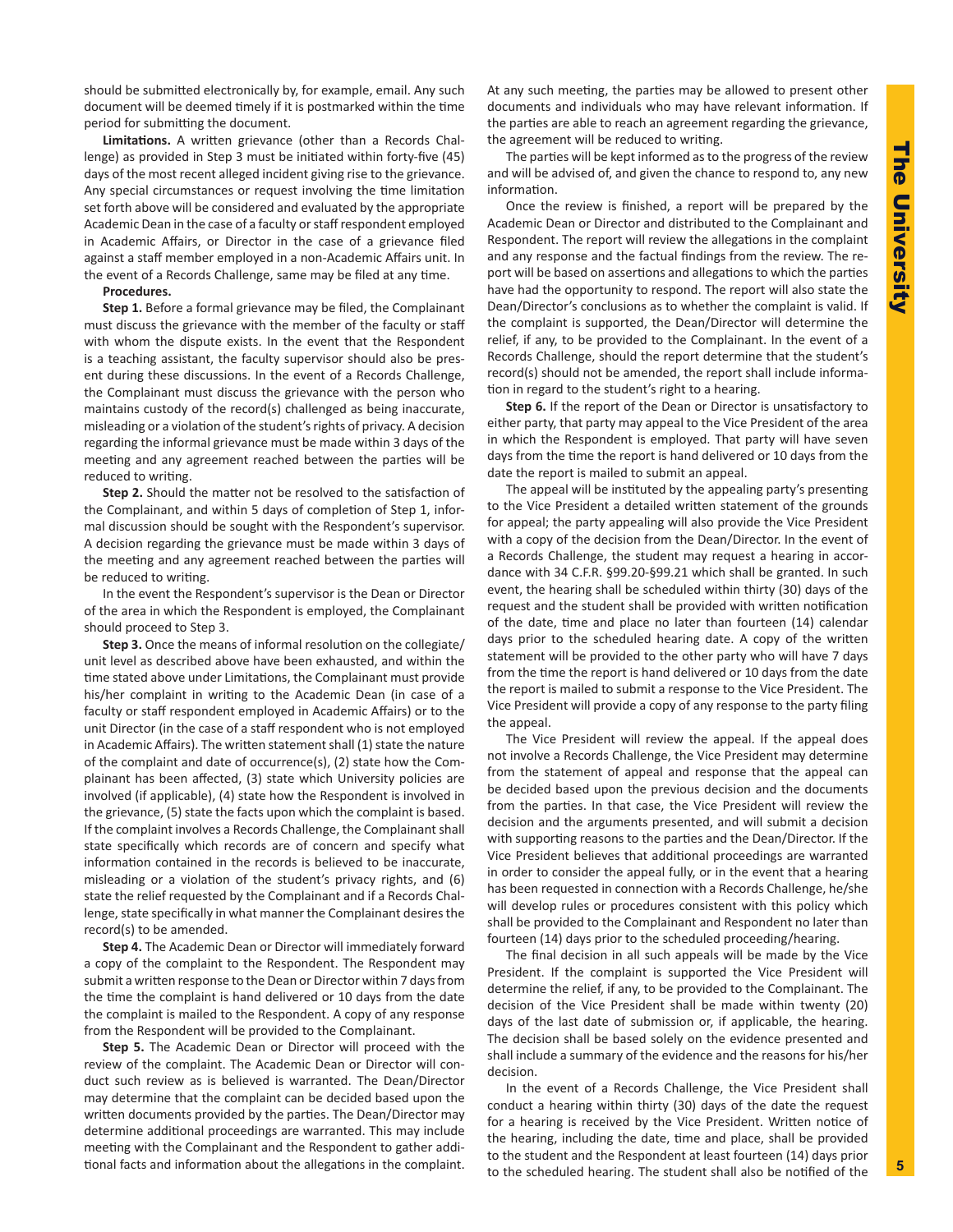<span id="page-5-0"></span>right to be represented at the hearing by one or more individuals (at the student's expense) including representation by an attorney. The Vice President shall render a decision within twenty (20) days of the hearing. Same shall be in writing with copies provided to the student and the Respondent. The decision shall be based solely on the evidence presented and shall include a summary of the evidence and the reasons for the decision.

In the event of a hearing on a Records Challenge, if it is determined that the information contained in the student's educational record is inaccurate, misleading or in violation of the privacy rights of the student, the record(s) in question shall be ordered to be amended accordingly and the student shall be notified of same in writing. If, as a result of the hearing in a Records Challenge it is determined that the information contained in the educational record is not inaccurate, misleading or in violation of the privacy rights of the student, the student shall be notified of same in writing along with information advising the student that he/she has the right to place a statement in the record commenting on the contested information in the record or stating why the student disagrees with the decision. In such event, the statement by the student shall be maintained with the contested record(s) for as long as the record(s) are maintained and shall be disclosed whenever the portion of the student's record(s) to which the statement relates is disclosed.

**General**. In the event the applicable Dean or Director is the Respondent, the Complainant should notify the applicable Vice President at the completion of Step 1 and the Vice President will appoint an individual to fulfill the functions of that Dean/Director under these procedures. The matter will then proceed to Step 3.

In the event the applicable Vice President is the Respondent, the Complainant will notify the Office of the President after Step 1. The President will appoint individuals to perform the function of both the Dean/Director and Vice President. The matter will then proceed to Step 3.

In the event the Respondent is employed in an area which is not overseen by a Vice President, the President, upon written notice from the Complainant, will appoint an individual who will perform the duties and functions of a Vice President with respect to the complaint.

The parties may have an advisor, including an attorney. Advisors will not participate in any reviews or meetings. Exception: In the event of a hearing for a Records Challenge, the student at his/her own expense may be represented by one or more individuals of his or her own choice, including an attorney. Any person representing a student in a Records Challenge may fully participate on behalf of the student in the Records Challenge hearing.

University employees involved in each step recited above will maintain records of each grievance received and provide them, upon request, to an appropriate University office.

University employees are expected to cooperate with reviews by the Dean/Director/Vice President. All relevant information not privileged will be available to the Dean/Director/Vice President.

It is the purpose of these procedures to address grievances of students as provided here. These procedures are not intended to be used as a disciplinary mechanism against Complainants or Respondents.

It is the intent of these procedures that grievances be resolved as expeditiously as possible.

*NOTE: If at any point in this process, it is determined that the grievance is covered by any other University policy or procedure, then such other policy or procedure will be followed.* 

## **Policy on Academic Honesty**

Murray State University takes seriously its moral and educational obligation to maintain high standards of academic honesty and ethical behavior. Instructors are expected to evaluate students' academic achievements accurately, as well as ascertain that work submitted by students is authentic and the result of their own efforts, and consistent with established academic standards. Students are obligated to respect and abide by the basic standards of personal and professional integrity.

## **Violations of Academic Honesty include:**

- **•Cheating** Intentionally using or attempting to use unauthorized information such as books, notes, study aids, or other electronic, online, or digital devices in any academic exercise; as well as unauthorized communication of information by any means to or from others during any academic exercise.
- **•Fabrication and Falsification** Intentional alteration or invention of any information or citation in an academic exercise. Falsification involves changing information whereas fabrication involves inventing or counterfeiting information.
- **•Multiple Submission** The submission of substantial portions of the same academic work, including oral reports, for credit more than once without authorization from the instructor.
- **•Plagiarism** Intentionally or knowingly representing the words, ideas, creative work, or data of someone else as one's own in any academic exercise, without due and proper acknowledgement.

Instructors should outline their expectations that may go beyond the scope of this policy at the beginning of each course and identify such expectations and restrictions in the course syllabus. When an instructor receives evidence, either directly or indirectly, of academic dishonesty, he or she should investigate the instance. The faculty member should then take appropriate disciplinary action.

Disciplinary action may include, but is not limited to the following:

1. Requiring the student(s) to repeat the exercise or do additional related exercise(s).

2. Lowering the grade or failing the student(s) on the particular exercise(s) involved.

3. Lowering the grade or failing the student(s) in the course.

**If the disciplinary action results in the awarding of a grade of** *E* **in the course, the student(s) may not drop the course.** 

Faculty reserve the right to invalidate any exercise or other evaluative measures if substantial evidence exists that the integrity of the exercise has been compromised. Faculty also reserve the right to document in the course syllabi further academic honesty policy elements related to the individual disciplines.

A student may appeal the decision of the faculty member with the department chair in writing within five working days. **Note:** If, at any point in this process, the student alleges that actions have taken place that may be in violation of the Murray State University Non-Discrimination Statement, this process must be suspended and the matter be directed to the Office of Institutional Diversity, Equity and Access. Any appeal will be forwarded to the appropriate university committee as determined by the Provost. *(Revisions adopted by Board of Regents, June 2012.)*

## **Policy on Attendance**

Students are expected to attend all classes in which they are enrolled for credit or audit purposes. An instructor may establish attendance policies for each class so long as they: (1) are clearly published in the course syllabus, (2) distinguish between excused and unexcused absences and (3) are consistent with university policies as outlined in this Bulletin.

Excused absences fall into two broad categories:

1. Absence due to personal illness or death in the immediate family or other extraordinary personal circumstance. Faculty may require appropriate authentication or documentation.

2. Absence due to student participation in a University Sanctioned Event in which the student serves as a representative of the institution.

6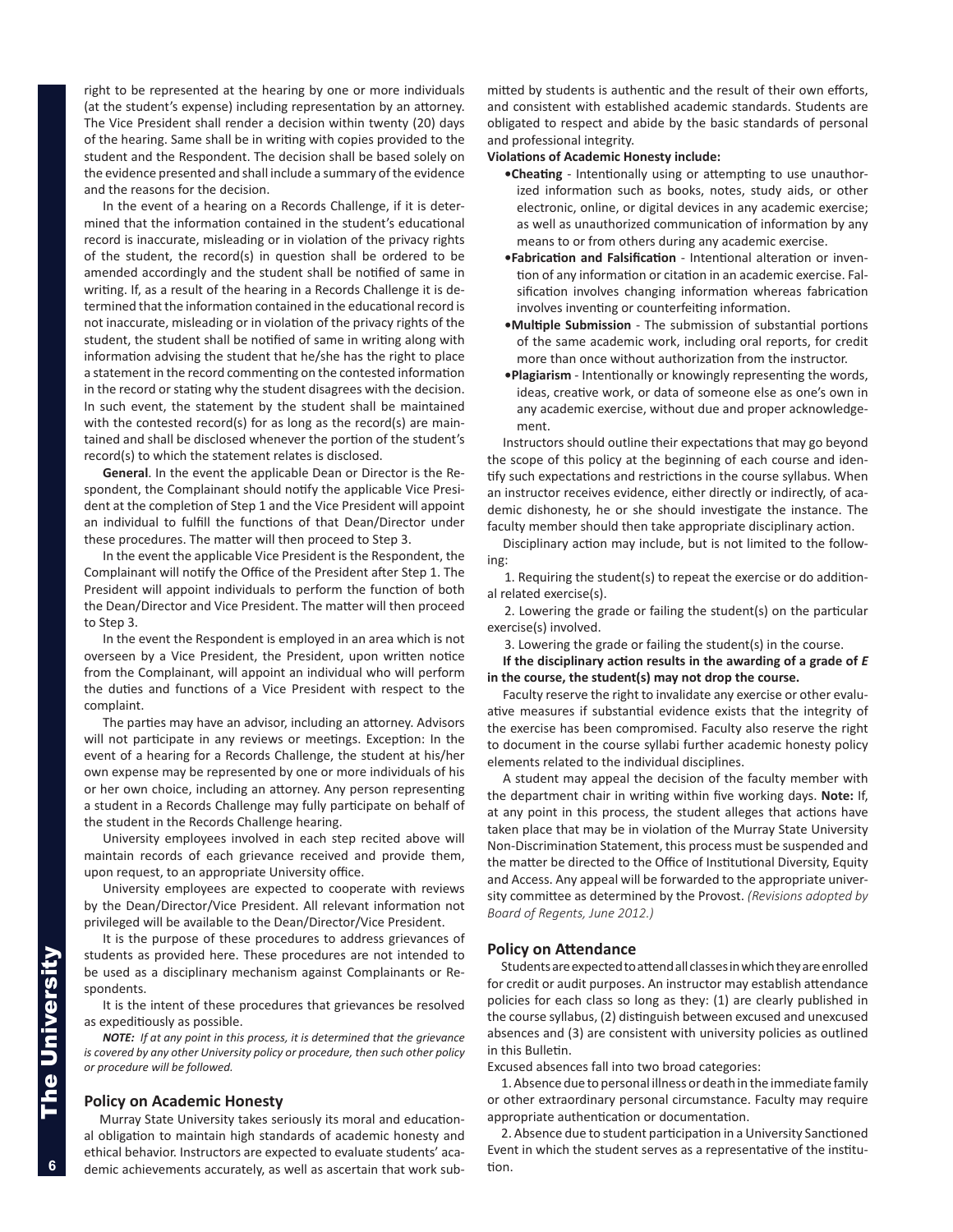<span id="page-6-0"></span>University Sanctioned Events shall include those officially scheduled activities (practice and training sessions NOT included) related to intercollegiate athletics, performing groups, teams who represent the university in debate, forensics or other academic competitions, and absences occurring when a student is out of the country for a study abroad experience. Other activities and events may be added to this listing upon recommendation of the Sanctioned Events Committee and approval by the Provost. This committee shall consist of the Vice President for Student Affairs, the Director of Athletics, the Faculty Senate President, a student appointed by the President of the Student Government Association, and the Provost or his designee. The official list of approved, sanctioned activities and events shall be maintained in the Office of the Provost.

Attendance and participation in class activities is essential to success in college. Absences, for whatever purposes, can potentially undermine the shared goal of student learning. In cases where student absences are clearly unavoidable, it is essential that students and faculty alike approach the resolution of the difficulty with a clear commitment to the mutual goal of student learning.

**Responsibilities of Students:** Students missing class(es) as a result of activities covered above shall notify the instructor in writing at the beginning of the semester and, in the case of scheduled events, this notification shall not be less than one week prior to the absence. Students with excused absences are excused from class attendance but are not excused from work assigned or expected as a part of that class period. Students, in conjunction with each course instructor, are required to develop a plan for alternative assignments or the make-up of all work missed and must complete this work within a time frame mutually agreed upon with the instructor.

**Responsibilities of Faculty:** Faculty are expected to plan with students who have excused absences to develop alternatives and make-up assignments. Such alternatives are not expected to diminish faculty expectations of students, nor may they reduce opportunities for students to demonstrate performance.

**Responsibilities of Others:** Deans and department chairs share the responsibility for ensuring proper orientation of all full and part-time faculty regarding the provisions of this policy. Administrators, sponsors and coaches of various student activities share an important role in ensuring that students understand their responsibilities with respect to this aspect of student performance. Specific guidelines and procedures should be developed for each sport or activity to ensure timely communication between students and faculty. Advance lists of varsity/participating students along with schedules of away or off-campus activities or matches should be provided to students so that they, in turn, can share this information with faculty at the beginning of the semester.

**Questions and Appeals:** In the event of questions or concerns regarding the implementation of this policy in specific classroom situations, students and faculty should be guided by the following:

1. If there is a question regarding whether a specific activity is an officially sanctioned event for which terms of this policy might apply, the inquiry should be addressed to the Office of the Provost.

2. In the event a student is concerned with the implementation of this policy in a specific course, the student should try to resolve the matter by discussing it first with the instructor, then with the department chair, and if resolution is still not reached, then with the collegiate dean. If the matter is not settled through this process, the student may seek resolution through the appropriate collegiate grievance/appeal process.

3. Instances of student abuse or violation of the terms of this policy should be reported to the dean or director responsible for the sanctioned event and to the Vice President for Student Affairs.

**For absences directly related to military service or veterans affairs, see the** *Registration and Academic Records chapter.* 

## **Policy on Sexual Harassment**

**Commitment.** Murray State University is committed to maintaining an environment free from unlawful discrimination. Consistent with this, sexual harassment will not be tolerated at Murray State University. The University will continue to educate the campus with respect to sexual harassment and will continue to provide avenues for redress when issues arise. However, it is the responsibility of all Students, Faculty, Staff, and Regents to avoid sexually harassing behaviors.

**Definitions.** Sexual harassment is a form of gender discrimination which violates state and federal law and University policy. Students and employees can be the victims, or perpetrators, of sexual harassment. Whether actions constitute sexual harassment depends upon the particular facts surrounding, and law applicable to, the situation in question. However, in general, sexual harassment may be present if there are unwelcome sexual advances, requests for sexual favors, or other verbal or physical conduct of a sexual nature and:

1. submission to such conduct is made explicitly or implicitly a term or condition of an individual's employment or participation or performance in any course, program, or activity;

2. submission to or rejection of such conduct by an individual is used as a basis for making decisions with respect to the individual's employment or participation or performance in any course, program, or activity; or

3. such conduct has the purpose or effect of unreasonably interfering with an individual's work performance or participation or performance in a course, program, or activity, or creates an intimidating, hostile, or offensive environment for work or any course, program, or activity.

Sexual harassment can occur in different relationships including that of supervisor-employee, teacher-student, and student-student. Purely voluntary personal or social relationship without any of the discriminatory effects noted above may not be sexually harassing behavior. However, Regents, administrators, faculty, and staff are strongly urged to avoid relationships of an amorous or intimate nature with individuals, such as subordinates or students, whom they supervise, have an instructional responsibility for, or have or may have the responsibility to evaluate. The existence of a power differential between the parties naturally raises the question whether the relationship is, in fact, voluntary.

Victims of sexual harassment are primarily, but not exclusively, women. Sexual harassment occurs primarily, but not exclusively, between members of opposite sexes.

Sexual harassment takes many forms. It can include sexual innuendo, suggestive or demeaning comments, insults, hostile remarks, humor and jokes about gender or gender-specific traits, requests or demands for sexual favors, threats, or suggestive gestures. It can also include touching, pinching, brushing the body, assault, or coerced or nonconsensual sexual intercourse.

**Reporting Sexually Harassing Behavior.** Murray State University encourages every member of the University community who believes he or she has been the victim of sexual harassment to report the allegations as soon as possible. Time limitations apply to the reporting of claims and the chance for remedial action may be lost by delay.

The University has formal and informal processes for resolving claims of sexual harassment. Victims of sexual harassment are encouraged to report their allegations even if they do not wish to utilize these processes. Claims of sexual harassment should be made to the following offices:

1. Claims by employees against other employees including their supervisors, and claims by students including student workers against Faculty members or other employees should be made with the Office of Institutional Diversity, Equity and Access, 103 Wells Hall, telephone number 809-270-3155.